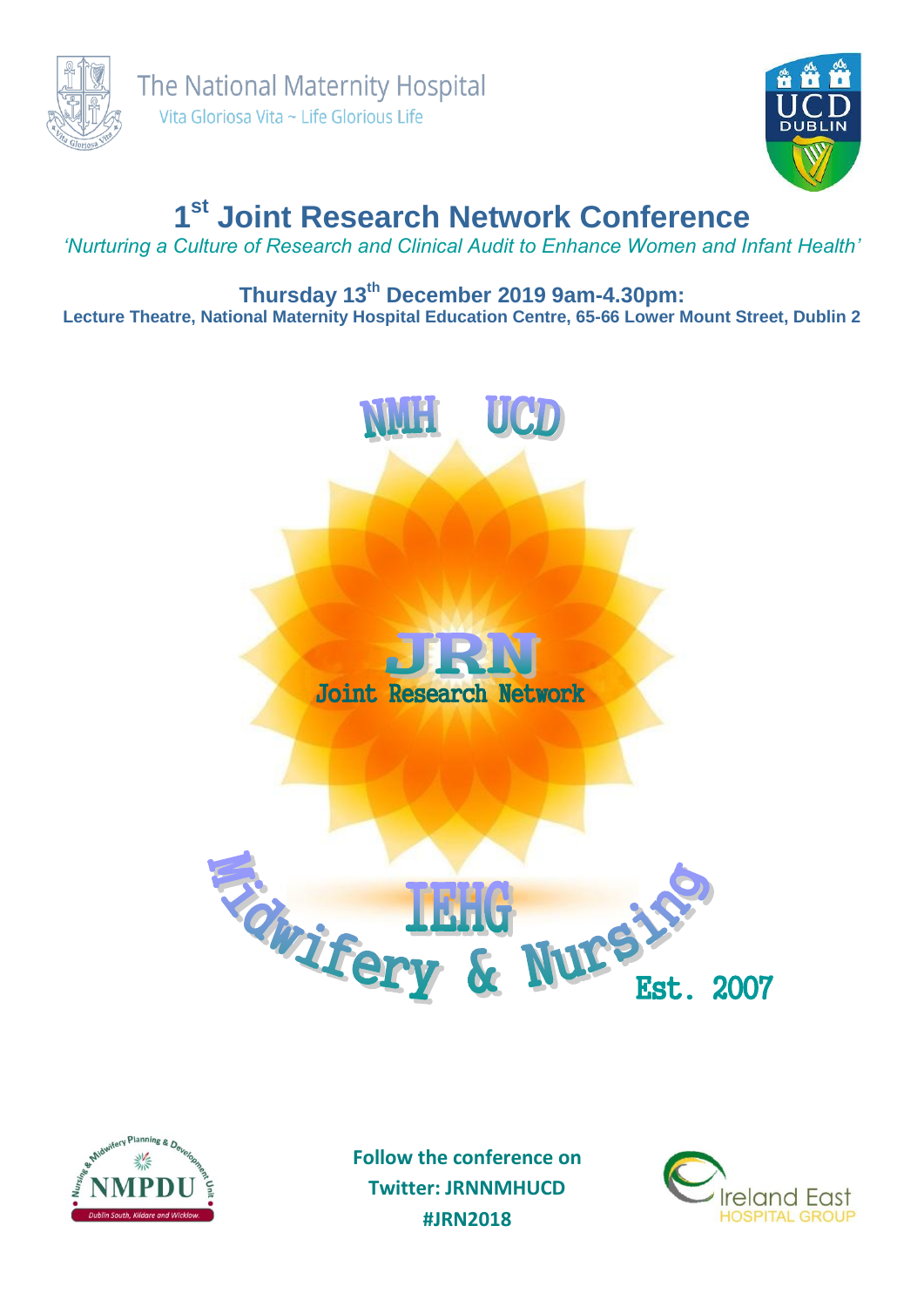## **JRN Philosophy:**

## **Midwives, Nurses, Academics and Students Working Together in a Community of Practice and Research**

#### **Message from the Chairs:**

On behalf of the Joint Research Network group we would like to welcome everyone to our inaugural conference. The theme of the conference is:

"*Nurturing a Culture of Research and Clinical Audit to Enhance Women and Infants Health".* 

The Joint Research Network was established in 2007. As part of ongoing development of maternity care services within the National Maternity Hospital (NMH) the Director of Midwifery and Nursing recognised that research links between the NMH and their education partners, University College Dublin, School Of Nursing Midwifery and Health Systems should be formalised. The Joint Research Network was established by Mary Brosnan and Professor Michelle Butler to develop a research culture for midwives, student midwives and nurses. The vision and goals of the group were to translate evidence-based midwifery and nursing knowledge into practice.

Since 2007, the group has expanded and evolved to include our Ireland East Hospital Group partners. Today is a showcase of the collaborative research outputs from the past 11 years.

We hope you enjoy the day and look forward to sharing our experiences with you.

Lucille Sheeky Denise O'Sien

Lucille Sheehy and Denise O'Brien

Joint Chairs Joint Research Network

**Website** <http://www.nmh.ie/home/joingt-research-network-conference.14321.html>

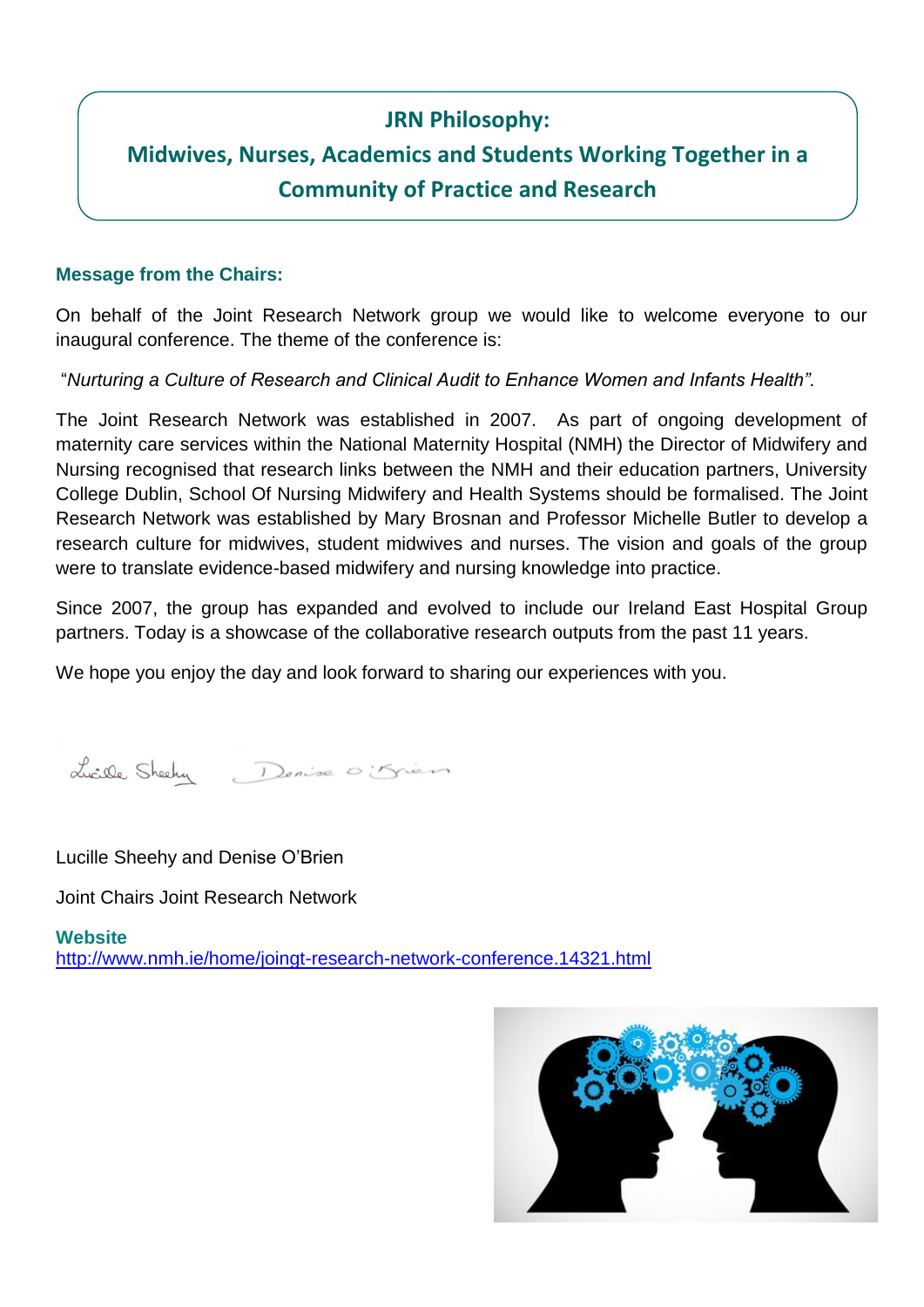#### **JRN Membership**

Academics from UCD School of Nursing Midwifery and Health Systems. Midwives, Nurses and students in the National Maternity Hospital & Ireland East Hospital Group.

#### **Vice-Chairs:**

Barbara Coughlan, Lecturer/Assistant Professor, UCD School of Nursing Midwifery and Health **Systems** Sarah Cullen, CMS Bereavement, National Maternity Hospital

#### **Founding members**

Professor Michelle Butler, Executive Dean for Health and Science Dublin City University Dublin Mary Brosnan, Director of Midwifery and Nursing, National Maternity Hospital

## **JRN Chair (UCD School of Nursing, Midwifery & Health Systems): Dr. Denise O'Brien**

Dr. Denise O'Brien is an Assistant Professor/Lecturer and Head of Subject for Midwifery in the School of Nursing, Midwifery and Health Systems in UCD Dublin. Denise is the current co-chair, previous vice-chair and member since the foundation of the Joint Research Network. Denise commenced her academic career in UCD in 2006. Prior to this Denise practised as a Midwife tutor/midwifery practitioner for 5 years in the National Maternity Hospital. Denise was awarded her PhD in 2015 for Participatory Action Research study collaborating with the women and midwives. The study focused around women's understandings, experiences and supports needs to exercise informed choices during pregnancy and childbirth in Ireland. An informational resource was completed as part of the study "Choices for Childbirth"



which was offered to the Health Services Executive and some of the content was published/is available at the following link [http://whatsupmum.ie](http://whatsupmum.ie/)

Since completing her PhD Denise has continued to expand her research portfolio both with her colleagues in UCD and the National Maternity Hospital and with International collaborators. Areas of publication include informed choice, impact of birth experiences on women's sense of self, shared decision-making, relational decision-making, Advanced Practice Midwifery/Nursing.

## **JRN Chair (National Maternity Hospital): Lucille Sheehy**

Lucille Sheehy (RN, Hdip RM, BSc, MSc) is Clinical Practice Development Coordinator at the National Maternity Hospital. She has worked in healthcare for nearly thirty years. Her professional experience includes nursing, neonatal and midwifery practice and education. This breadth and depth of her professional experience has provided her with a keen insight into the challenges facing nurses and midwives. Within her role she supports the professional development of nurses and midwives in terms of clinical leadership, education and training as well as research and innovation. One of her core values is her ongoing commitment to fostering a culture of safe quality practice for service users.

Lucille is current co-chair, previous vice-chair and member since the foundation of the Joint Research Network (JRN). She has been involved in a number of JRN projects and has presented both nationally and internationally findings from these projects.

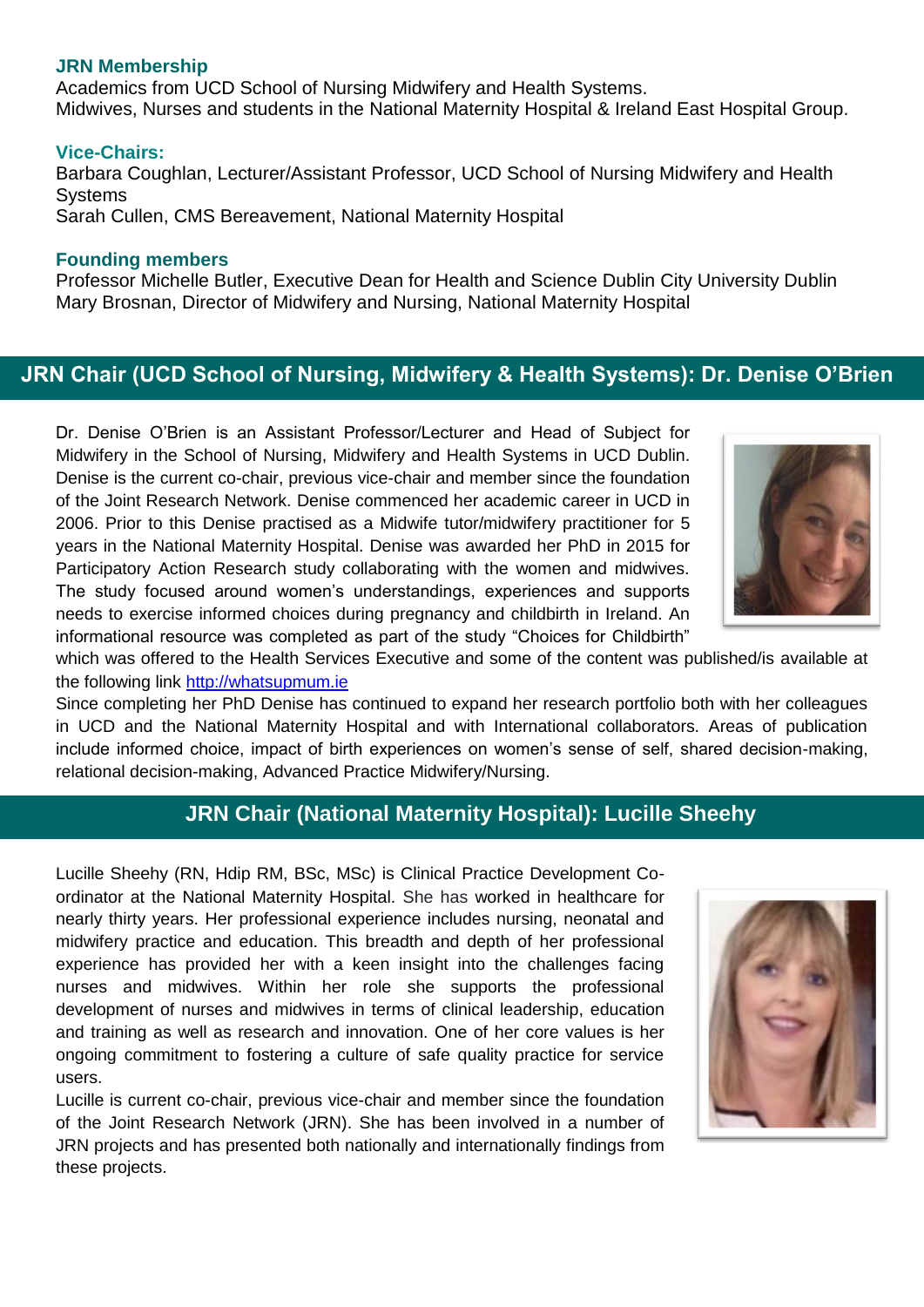

## **Conference Programme**

| 08.30-9.30am    | <b>Registration</b>                                                                                                                                               |                                                                                                                                                |
|-----------------|-------------------------------------------------------------------------------------------------------------------------------------------------------------------|------------------------------------------------------------------------------------------------------------------------------------------------|
| 9.30-9.40am     | <b>Welcome Address</b>                                                                                                                                            | Dr Barbara Coughlan<br>Lecturer/Assistant Professor                                                                                            |
| 09.40-10.00am   | Chair:                                                                                                                                                            | <b>Paul Gallagher</b><br>Chief Director of Nursing and Midwifery<br><b>Ireland East Hospital Group</b>                                         |
|                 | <b>Joint Research Network</b><br>Collaboration at the heart of<br>research practice                                                                               | Dr Denise O'Brien<br>Lecturer/Assistant Professor<br><b>Lucille Sheehy</b><br>Assistant Director of Midwifery and<br><b>Nursing</b>            |
| 10.00-10.45am   | <b>Keynote speaker</b><br>Reflections on the role of<br>research in driving midwifery<br>practice in the 21 <sup>st</sup> century                                 | <b>Professor Sara Kenyon</b><br>Professor of Evidence Based Maternity<br>Care Institute of Applied Health<br>Research University of Birmingham |
| 10.45-11.00am   | <b>Perineal Management Study:</b><br><b>Exploring Midwives Clinical</b><br><b>Practice and Professional</b><br><b>Development</b>                                 | <b>Ciara Kirwan</b><br>Lecturer/Assistant Professor in<br><b>Midwifery</b>                                                                     |
| 11.00-11.15am   | A study to evaluate the<br>outcomes from the<br>implementation of the Labour<br>Hopscotch Framework at the<br><b>National Maternity Hospital</b><br><b>Dublin</b> | <b>Sinead Thompson</b><br><b>Community Midwife</b>                                                                                             |
| 11.15-11.30am   | "I'm afraid of upsetting them<br>further" - Student midwives'<br>education needs in relation to<br>bereavement care                                               | <b>Sarah Cullen</b><br><b>CMS Bereavement</b>                                                                                                  |
| 11.30-11.45am   | Oxytocin regimen dose and<br>actual dose: Is there a<br>difference?                                                                                               | Dr Tina Murphy<br>Assistant Director of Midwifery and<br><b>Nursing</b>                                                                        |
| 11.45-12.00pm   | <b>Questions</b>                                                                                                                                                  |                                                                                                                                                |
| 12.00-12.30pm   | <b>Panel Discussion</b>                                                                                                                                           | <b>Mary Brosnan, Professor Michelle</b><br>Butler, Dr Barbara Coughlan,<br>Professor Johnathan Drennan, Paul<br><b>Gallagher</b>               |
| 12.30 -13.30 pm | <b>LUNCH</b>                                                                                                                                                      |                                                                                                                                                |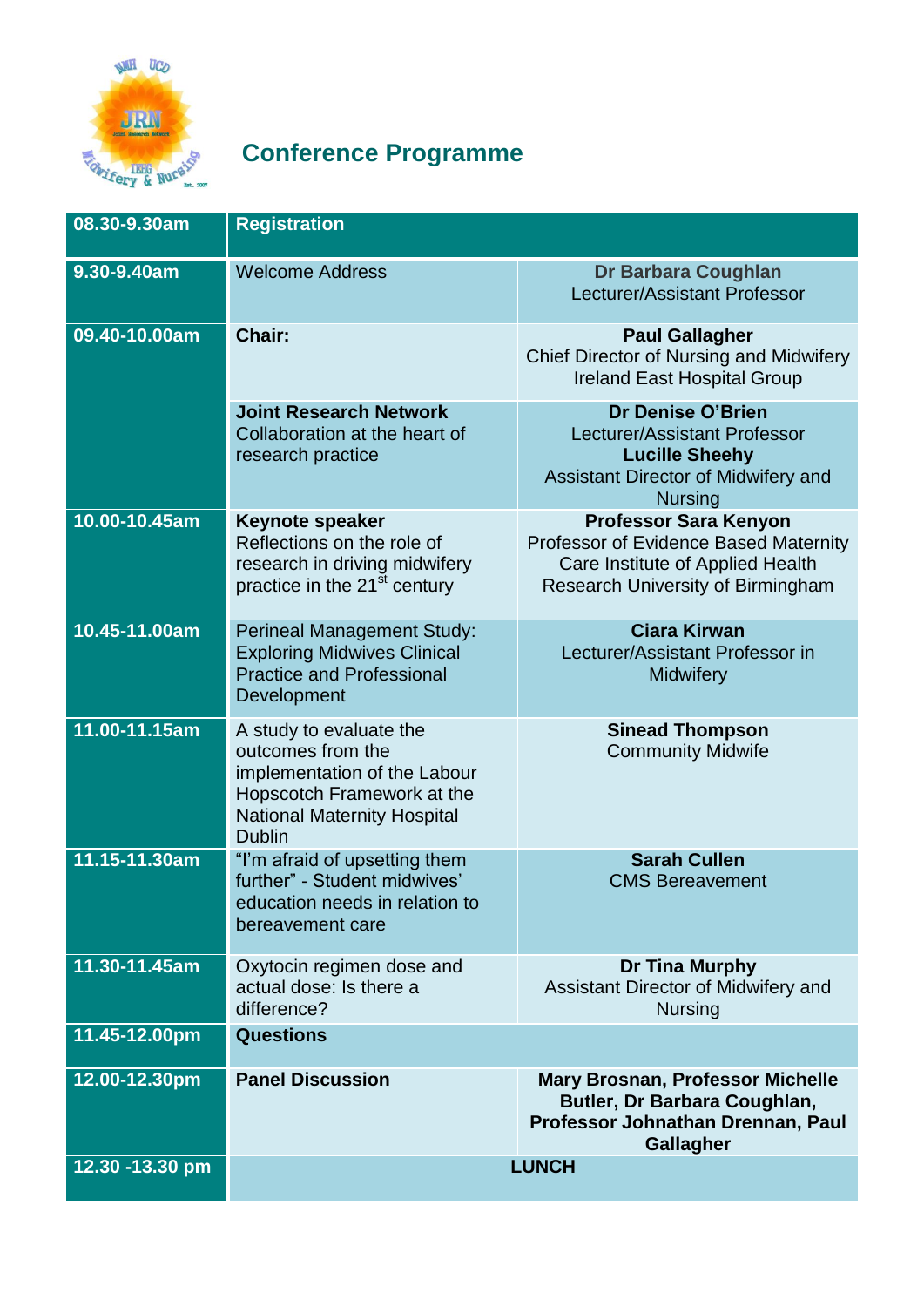|                           | <b>Afternoon Session</b>                                                                                           |                                                                                                                                                                                        |
|---------------------------|--------------------------------------------------------------------------------------------------------------------|----------------------------------------------------------------------------------------------------------------------------------------------------------------------------------------|
|                           | <b>Chair:</b>                                                                                                      | <b>Susanna Byrne</b><br>Director, NMPDU, Dublin South, Kildare and<br><b>Wicklow</b>                                                                                                   |
| $13.30 - 14.00 \text{pm}$ | <b>Keynote Speaker</b><br>The role of unlearning in<br>changing practice'?                                         | <b>Professor Declan Devane</b><br>Professor of Midwifery and Deputy<br>Dean of the College of Medicine,<br>Nursing and Health Sciences at the<br>National University of Ireland Galway |
| $14.00 - 14.15$ pm        | From the grass roots: how<br>research with midwives helped<br>shape perinatal mental health<br>service development | <b>Deirdre Madden</b><br><b>ANP Perinatal Mental Health</b>                                                                                                                            |
| 14.15-14.30pm             | <b>Centering Breastfeeding</b><br>& PRIME project                                                                  | <b>Denise McGuinness &amp;</b><br>Lorraine O'Hagan<br><b>CMS</b> Lactation                                                                                                             |
| 14.30-14.45pm             | Postpartum voiding dysfunction:<br>An 11yr audit in a tertiary referral<br>unit                                    | <b>Linda Kelly</b><br><b>AMP Women's Health</b>                                                                                                                                        |
| 14.45-15.00pm             | <b>Comfort break</b>                                                                                               |                                                                                                                                                                                        |
| $15.00 - 15.15$ pm        | Introduction to neonatal metrics                                                                                   | <b>Shirley Moore</b><br><b>ANP Neonates</b>                                                                                                                                            |
| 15.15-15.30pm             | Lifestyle intervention education<br>for women with gestational<br>diabetes mellitus: improved<br>outcomes          | <b>Ciara Coveney</b><br><b>CMS Diabetes</b>                                                                                                                                            |
| 15.30-15.45pm             | Importance of audit in the<br>development of an Emergency<br>Department                                            | <b>Anitha Baby</b><br><b>AMP Emergency Room</b>                                                                                                                                        |
| 15.45-16.00pm             | <b>MN-CMS Training and</b><br>evaluation of the user<br>experience of readiness                                    | <b>Sive Cassidy and Molly Vinu</b><br><b>MN-CMS Local Project Support</b>                                                                                                              |
| 16.00-16.30pm             | <b>Questions</b>                                                                                                   |                                                                                                                                                                                        |
| $16.30 - 16.40$ pm        | <b>Closing and Evaluations</b>                                                                                     | <b>Mary Brosnan</b><br>Director of Midwifery and Nursing<br><b>Adjunct Associate Professor</b>                                                                                         |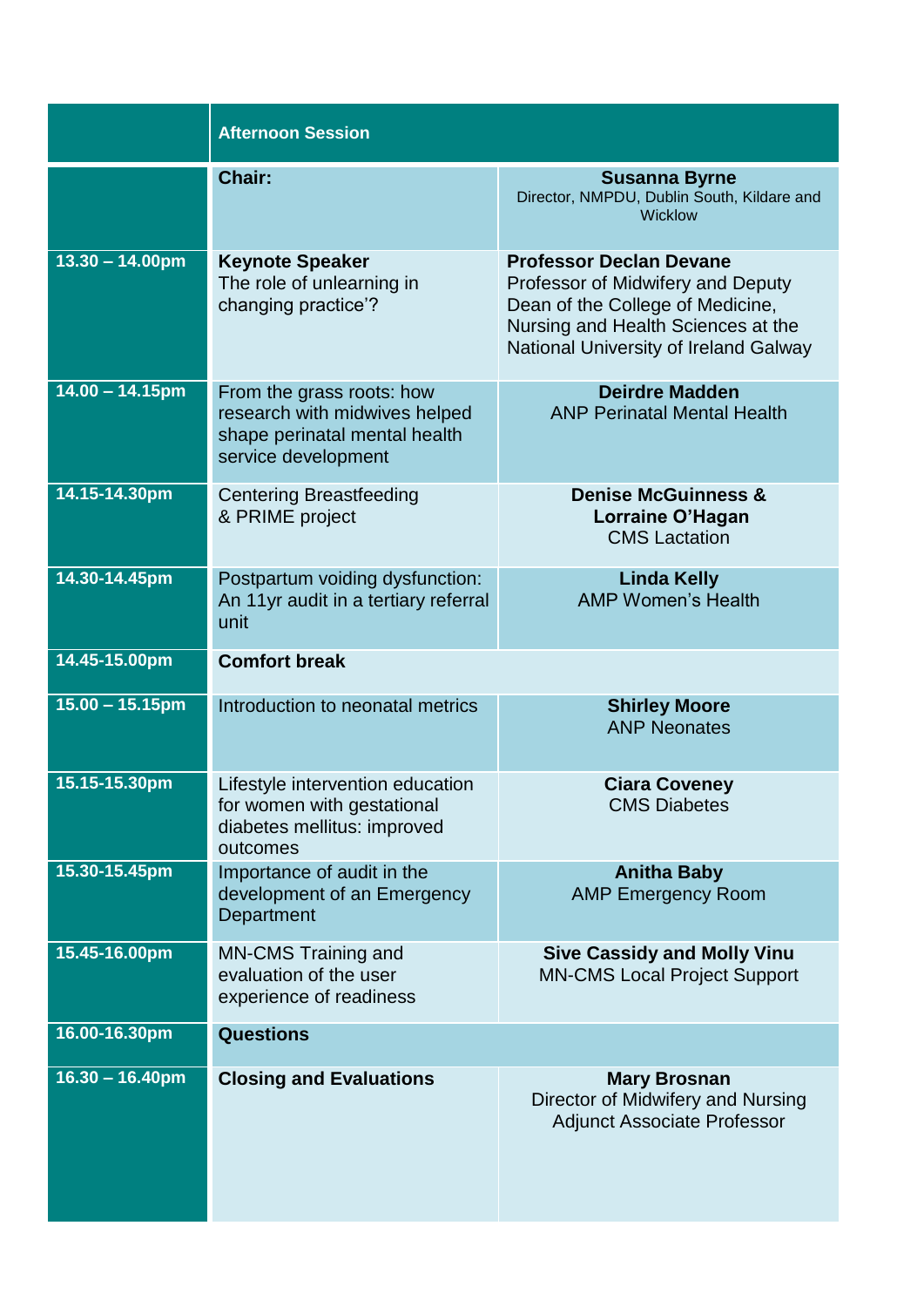## **First Key Note Speaker: Sara Kenyon**



Sara Kenyon is a Professor of Evidence Based Maternity Care at the University of Birmingham and has a background as a midwife. She is currently working on the NIHR Collaboration for Applied Health Research and Care (CLAHRC) in the West Midlands and leading the Maternity component of the Maternity and Child Health Theme. Developed strong collaborations with the local maternity Trusts (Birmingham Women's Hospital and Heart of England Foundation Trust) where there is involvement in service change at every level, from evaluating services in existence to developing and evaluating new services and translating evidence into practice. Methodologies employed ensure the most robust possible design and are tailored to the topic concerned and the timelines required.

She is Chief Investigator for the High or Low Dose Syntocinon Trial (HOLDS) recently funded by the HTA. This multicentre, pragmatic, randomised, double blind controlled trial will recruit 1500 women from 30 Maternity units to evaluate the effect on CS rate of high dose regimen versus standard dose regimen oxytocin for nulliparous women at term (37-42 weeks gestation) with confirmed delay in the first stage of labour using NICE definitions.

Member of the 'MBRRACE-UK' collaboration appointed by the Healthcare Quality Improvement Partnership (HQIP) to continue the national programme of work investigating maternal deaths, stillbirths and infant deaths, including the Confidential Enquiry into Maternal Deaths (CEMD). She is also part of the collaboration developing and implementing the Perinatal Mortality Review Tool to standardise review of perinatal death. She is a member of the HTA Maternal and Children's Prioritisation panel and the British Maternal Fetal Medicine Society representative for Labour and Delivery.

Previously Chief Investigator for ORACLE Children Study. Successful completion of follow-up study of over 8,000 children whose mothers joined the ORACLE Trial. This has included leading a team of co-applicants and office staff, and innovative collection of data on educational attainment, achieving a response rate of over 70% and publication in the Lancet. Previously lead the NICE Intrapartum Care Guideline published 2007 and Group lead for the RCOG Intrapartum Clinical Study Group until autumn 2015.

## **Second Key Note Speaker: Professor Declan Devane**



Professor Declan Devane is Professor of Midwifery and Deputy Dean of the College of Medicine Nursing and Health Sciences at the National University of Ireland Galway. Declan is also Director of the Health Research Board-Trial Methodology Research Network, Director of Evidence Synthesis Ireland and Director of Cochrane Ireland. Declan is an Editor with the Cochrane Pregnancy and Childbirth Group, an Associate Senior Lecturer with the UK Cochrane Centre and an author of numerous Cochrane systematic reviews predominantly in the field of fetal assessment. He has led a number of clinical trials recruiting from 100 to over 3000 participants and serves on a number of Trial Seering Committees and Data Monitoring Boards. He is a past member of the

National Clinical Effectiveness Committee and the Midwives Committee of the Nursing and Midwifery Board of Ireland. He was a member of the Department of Health National Maternity Care Strategy Group (Ireland) and the Health Information and Quality Authority (HIQA) Maternity Standards Advisory Group (Ireland).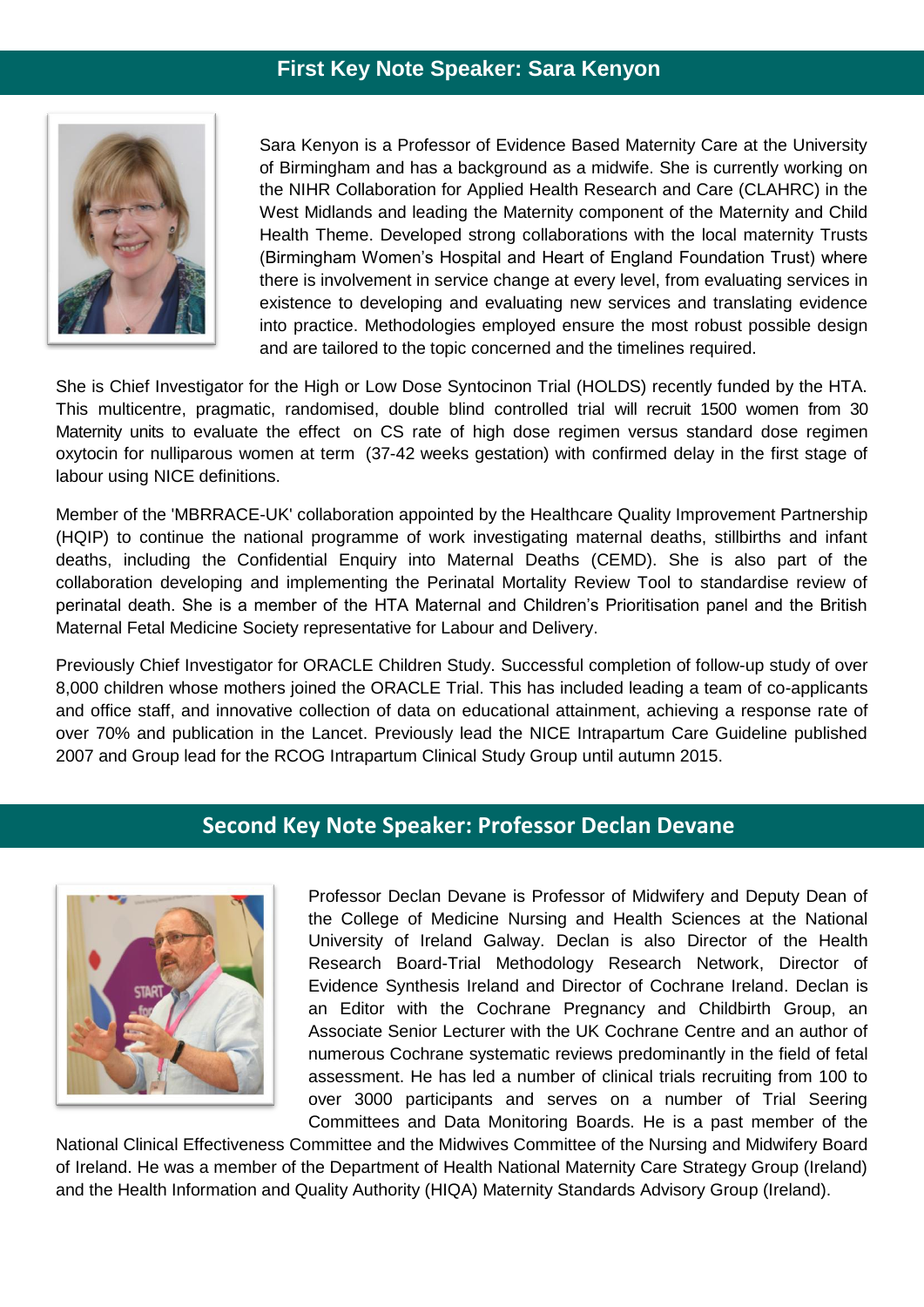## **Morning Chair and Paul Gallagher: Morning Chair**

Paul Gallagher is an Adjunct Associate Professor, School of Nursing and Midwifery, Trinity College Dublin and Fellow of the Faculty of Nursing & Midwifery, RCSI. Paul is a Registered Psychiatric and General Nurse and holds qualifications in critical care nursing. He was appointed as the Chief Director of Nursing & Midwifery for the *Ireland East Hospital Group* (IEHG) in May 2018, a role that he is relishing.

Prior to his current appointment Paul joined the corporate management team of St. James's Hospital, as Director of Nursing in August 2006. He had responsibility for overseeing the Nursing Practice Development Unit, undergraduate, postgraduate and general education requirements for over 2000 registered nurses, student nurses and healthcare assistant staff. During this time as Director of Nursing Paul was also responsible for over-



seeing the recruitment, retention and the development of the nursing profession at St. James's. Paul has a strong interest in supporting clinical research and worked closely with academic colleagues in the School of Nursing and Midwifery, Trinity College Dublin to increase the profile of nursing research throughout the hospital.

Between April 2013 and December 2015, Paul was the elected President of the *Nursing & Midwifery Board of Ireland* (NMBI) and with his fellow Board members, Paul was responsible for overseeing the introduction of the *Nurses and Midwives Act, 2011.*

The School of Nursing and Midwifery, Trinity College Dublin, awarded Paul the title of *Adjunct Associate Professor*, in June 2014. In February 2015, Paul was awarded an *Honorary Fellowship*, from the Faculty of Nursing & Midwifery, Royal College of Surgeons in Ireland, as an acknowledgement of his contribution to the professions of Nursing and Midwifery.

He has obtained a great deal of clinical and managerial experience in the Intensive Care setting both in Dublin and North America. He was Assistant Director of Nursing at Beaumont Hospital, Dublin, for seven years prior to his appointment as Director of Nursing at St. James's Hospital. Paul holds an *MBA (Health Services Management)* from The Smurfit Business School, UCD and was recently awarded a *Diploma in Leadership and Quality in Healthcare* from the Royal College of Physicians.

## **Afternoon Chair: Susanna Byrne**

Susanna Byrne is the Director of the Nursing and Midwifery Planning and Development Unit for Dublin South, Kildare and Wicklow.

She qualified as a Registered General Nurse from the Royal City of Dublin Hospital and St James Hospital, Dublin. Following a period of work as a staff nurse in St James Hospital and in the UK, she undertook a post graduate programme in Our Lady's Children's Hospital, Crumlin and qualified as a Registered Childrens Nurse. She then worked in various roles in Our Lady's Children's Hospital, Crumlin over a 13 year period; from staff nurse to shift leader, clinical facilitator, ICU programme co-ordinator, and went on to develop and co-ordinate the Higher Diploma in Nursing Practice – Paediatric Critical Care Programme in collaboration with The Childrens University



Hospital, Temple Street and UCD. She undertook a MSc in Education & Training Management in DCU, in 2000.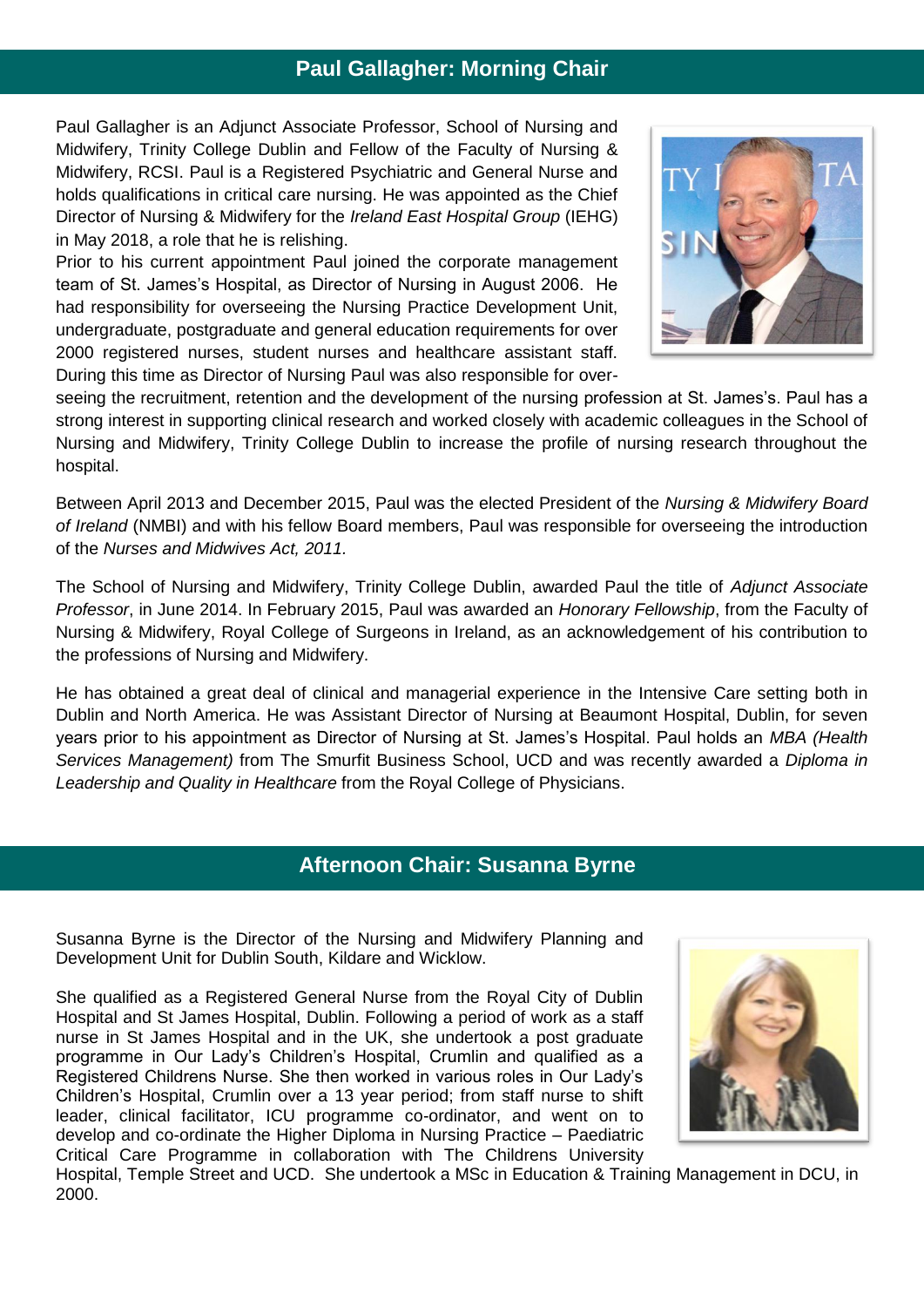In 2005, Susanna took up her role as project officer in the Nursing and Midwifery Planning & Development Unit Palmerstown. She initially focussed on supporting regional nursing and midwifery workforce planning practices, and later, as these roles broadened, supported the strategic development and capacity building of nurses and midwives in the region.

Susanna became Interim Director of the NMPD Palmerstown in December 2010 and Director in November 2014 and is proud to lead the NMPD DSKW team in supporting the profession of nursing and midwifery in the region through leadership, building capacity and supporting excellence in the delivery of safe high-quality care.

## **Mary Brosnan: Panel Member**

Director of Midwifery and Nursing, MSc, RM, RN.

Mary is the Director of Midwifery and Nursing in the National Maternity Hospital. She is in this post since 2006. She has extensive experience in nursing and midwifery having worked both in Ireland and UK. Mary also worked in the Department of Health and Children as the Midwifery Advisor. She was awarded Adjunct Associate Professor in UCD in 2011. This year Mary commenced the Florence Nightingale Foundation Leadership Scholarship which has exposed her to a valuable network of nursing and midwifery senior colleagues in the NHS and voluntary sector in the NHS and voluntary sector in the UK. Mary was Co-Chair of the JRN (NMH) from 2007-2017. Mary is a founding member of the JRN.

## **Professor Michelle Butler: Panel Member**

Executive Dean of Science and Health, PhD, MSc, BSc, RM.

Michelle Butler is the Executive Dean of Science and Health, Dublin City University. She trained as a midwife in the UK in 1990 and following the completion of a master's program in 1993 became involved in research. She completed her PhD in 2001 with a study of competence and professional learning in midwifery. She has conducted research in Canada, the UK and Ireland, funded by the International Confederation of Midwives, the Health Research Board, the Health Services Executive, the National Council for the Professional Development of Nursing and Midwifery, the Women's Health Council, and the Crisis Pregnancy Agency. She has a particular interest in building research capacity with clinical and health services partners. She over 70 publications, over 40 in peer-reviewed journals. She was previously Director of Midwifery, Dean of Nursing, Midwifery and Health Systems, and Subject Head for Midwifery at UCD, and Director of the Midwifery Program at the University of British Columbia. Michelle is a founding member of the JRN.

## **Dr. Barbara Coughlan: Panel Member**

Lecturer/Assistant Professor, PhD, MA (Research), BA, C. Health Psychol., Ps.S.I., RM, RN.

Barbara is an Lecturer/Assistant Professor in UCD School of Nursing, Midwifery and Health Systems. She is a registered Midwife and Nurse (NMBI) and a Chartered Health Psychologist (PSI). Psychological wellbeing and coping with loss, situated within a biopsychosocial model of health, broadly encapsulates her expertise as an academic. Her role is influenced by 35years of experience gained within or associated with the Irish Healthcare System enabling her to support education and research, relating to clinical/community care, for Midwifes, Nurses and Allied Health Care Professionals. She has a significant track record of project completion and publication, with 30 peer reviewed papers in both national and international journals (h-index 10, Scopus). Barbara is an honorary lecturer in the National Maternity Hospital and was Co-Chair (UCD) of the JRN from 2013-2017.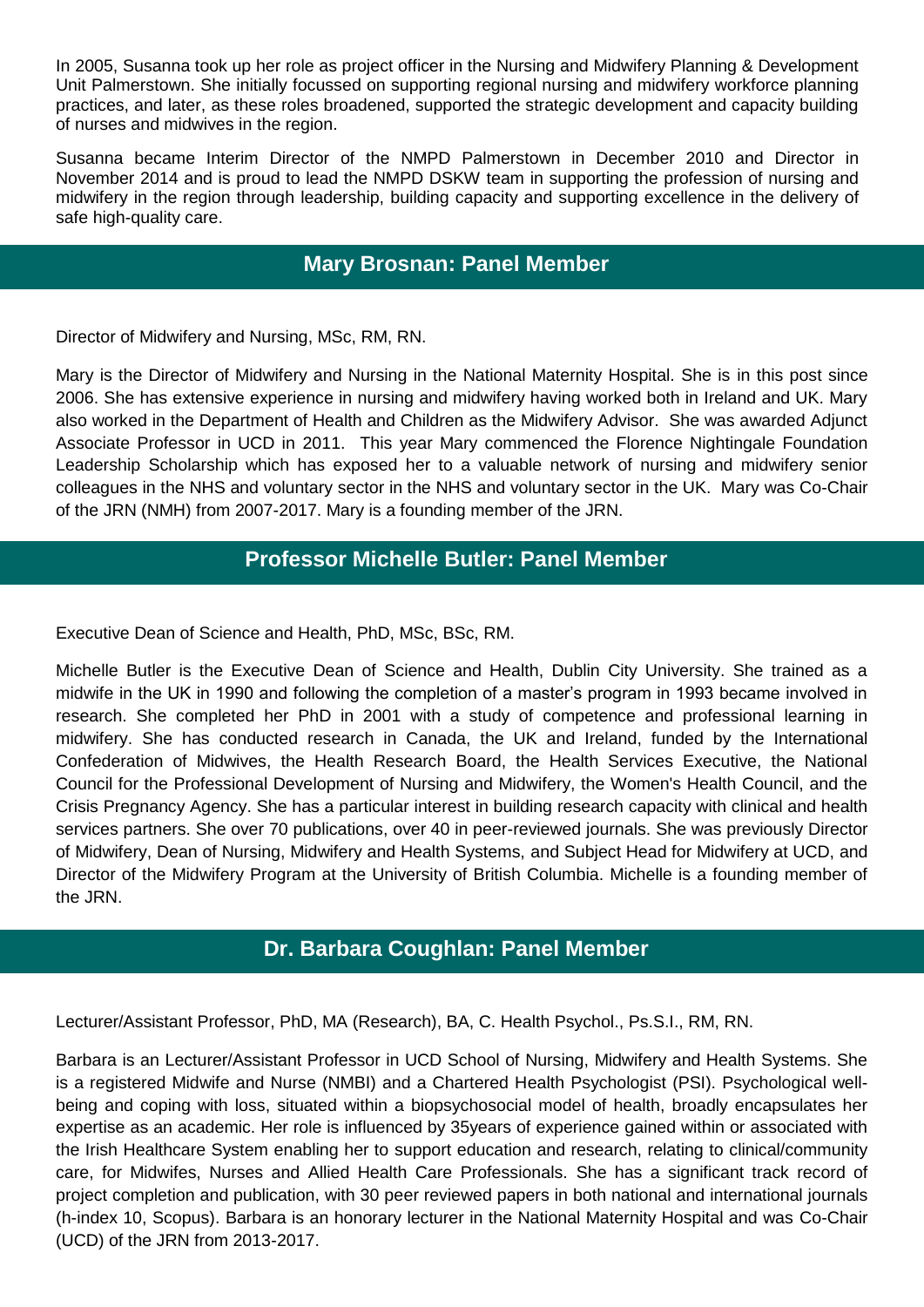Professor of Nursing and Health Services Research, PhD, Med, BSc (Hons), PG Dip (Stats), RN.

Jonathan is Professor of Nursing and Health Services Research at the School of Nursing and Midwifery, University College Cork. He was previously Professor of Healthcare Research at the University of Southampton. Jonathan has undertaken research in Ireland and the UK on non-medical prescribing, emergency care, the abuse and neglect of older people in community and residential settings, cancer information services, research priorities for nursing and midwifery and safe nurse staffing. He presented to and advised the National Institute for Health and Care Excellence (NICE) Safe Staffing Advisory Committees on staffing in medical and surgical wards and accident and emergency departments in the UK. This was part of the development process of the NICE guidelines on safe staffing. Jonathan is also a member of the Department of Health taskforce involved in the development of guidelines for safe nurse staffing and skill mix in the healthcare sector. He is currently leading a Health Research Board and Department of Health funded study on safe staffing in medical, surgical and emergency settings in Ireland.

## **Perineal management study: Exploring midwives' clinical practice and professional development**

#### **Presenter:** Ciara Kirwan

**Background:** The idea for this study arose from a midwifery normal birth forum held for staff in the National Maternity Hospital where a discussion ensued about how to reduce the incidence of perineal trauma during spontaneous vaginal birth. Perineal trauma is sustained by over 80% of women during childbirth. Women who experience all levels of perineal trauma are at risk of developing long-term problems. Feedback from the forum was brought to the Joint Research Network, and a research group was tasked to carry out a study to develop an educational programme for midwives about all aspects of perineal management.

**Aims/Objectives:** The overall aim of this study is to collate evidence that will inform the development of an educational programme for midwives to reduce perineal trauma in women having a spontaneous vaginal birth.

1. Identify perineal outcomes, clinical factors associated with perineal outcomes and perineal management practices utilised by midwives in this clinical site.

2. Explore midwives' clinical experiences, knowledge and beliefs in relation to perineal management during birth.

3. Explore midwives' clinical decision-making in relation to perineal management during the second stage of labour.

4. To elicit midwives' input into the development of a perineal management education programme.

**Methods:** A mixed-methods sequential explanatory design was used. This included a retrospective chart audit (n=689); a survey of midwives' experience, knowledge and attitudes in relation to perineal management and education (n=103); and two focus groups were conducted to facilitate further exploration of the key findings identified in the survey and chart audit and to elicit midwives input into an educational programme to improve perineal outcomes (n=12).

**Results/Outcomes:** The perineal outcomes of the women in this study were varied: 7% had an intact perineum, 13% sustained a perineal or labial tear which did not require suturing, over 42% of women had a second-degree perineal tear requiring sutures and 29.2% of women received an episiotomy. There was variation in the perineal protection techniques employed by midwives. Midwives in the survey and focus groups recommended elements to be included in a proposed educational programme for the protection and management of the perineum.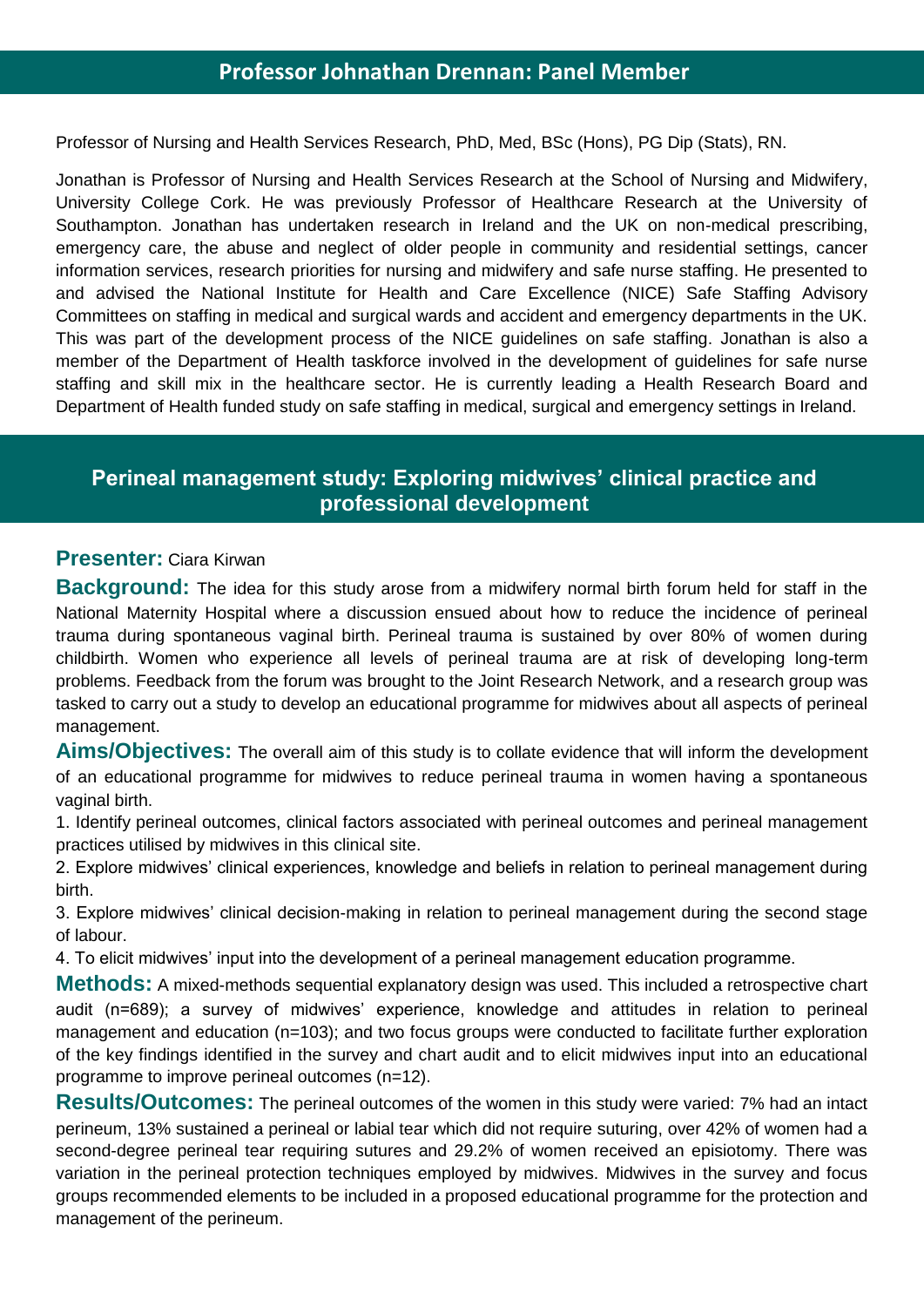**Conclusion:** Data from this study identified a variety of perineal protection practices used by the midwives' in the research site. Midwives reported that they base their use of particular perineal protection techniques on an individualised assessment of each woman. There is no agreement in the literature regarding the optimal perineal protection technique. Therefore it is recommended that all midwives are familiar with all methods. Midwives in the survey and focus group requested more education on perineal management. The findings from this study will inform the development of a perineal management education programme.

## **A study to evaluate the outcomes from the implementation of the Labour Hopscotch Framework at the National Maternity Hospital Dublin**

#### **Presenter:** Sinead Thompson

**Background:** In 2015 the national rate of caesarean section in Ireland was 31% from a total of 65,869 births (Health Services Executive 2017). This year on year increase in caesarean section rates, is reflective of international trends of increasing intervention rates in contemporary maternity care. These changes are occurring in conjunction with international concerns that societal confidence for physiological labour is declining. Nyman (2015) suggests that increased interventions during childbirth, pose numerous difficulties for practising midwives supporting normal physiological labour. According to Downe (2016) midwifery knowledge at its best, recognises unique normality and physiological childbirth as well as the formal midwifery evidence-base. In response to the aforementioned concerns, a community midwife working within the DOMINO and home birth services designed and produced a framework entitled 'labour hopscotch' in 2015 which supports both normal physiological birth and evidence-based midwifery practice.

**Aims/Objectives:** To ascertain the benefits that can be gained for women that use the labour hopscotch framework during childbirth. To generate knowledge about women's experiences of the different options offered as part of the hopscotch framework. To gain an understanding of birthing partners perspectives of the framework. To explore midwives' experiences of supporting women during childbirth with the labour hopscotch framework. To identify, if the introduction of the labour hopscotch framework has influenced women's decision to have an epidural during childbirth. To ascertain the rate of epidurals in the group of women who utilise the Labour Hopscotch and compare to the general population. To identify any improvements necessary to the labour hopscotch framework based on women and midwives' perspectives.

**Implementation/Methods:** The study was conducted over an 18-month period commencing in September 2016, the study design is a mixed-method approach utilising an outcome survey instrument and focus group meetings to obtain data. The survey instrumental tool was developed, tested and piloted by the research team. The survey design included several open questions and offered participants an opportunity to provide detailed accounts of their experiences. Following the pilot study, which included 100 participants, an output evaluation survey was conducted with 809 completed responses returned. Descriptive and inferential statistics were conducted on the data collated. An inductive, data-driven content analysis approach was utilised to interpret the qualitative data obtained. Following the survey, a focus group meeting was held with midwives and student midwives to evaluate their experiences of the processes involved in the current implementation and provision of the labour Hopscotch framework in the NMH. Content analysis was utilised to interpret the data.

**Results/Outcomes** In total 94% of participants stated they found the labour hopscotch useful, 72% of participants reported they were confident or very confident to stay home and utilise the Labour hopscotch to cope with early labour. 79% of women were supported throughout the stages of the labour hopscotch framework during childbirth by their birth partner. 40% of participants stated the labour hopscotch framework influenced their decision-making around pain relief methods during childbirth. Choice of model of care, birth type, and age were significantly associated with receiving an epidural. Midwives find the labour hopscotch useful as a framework to support women during childbirth.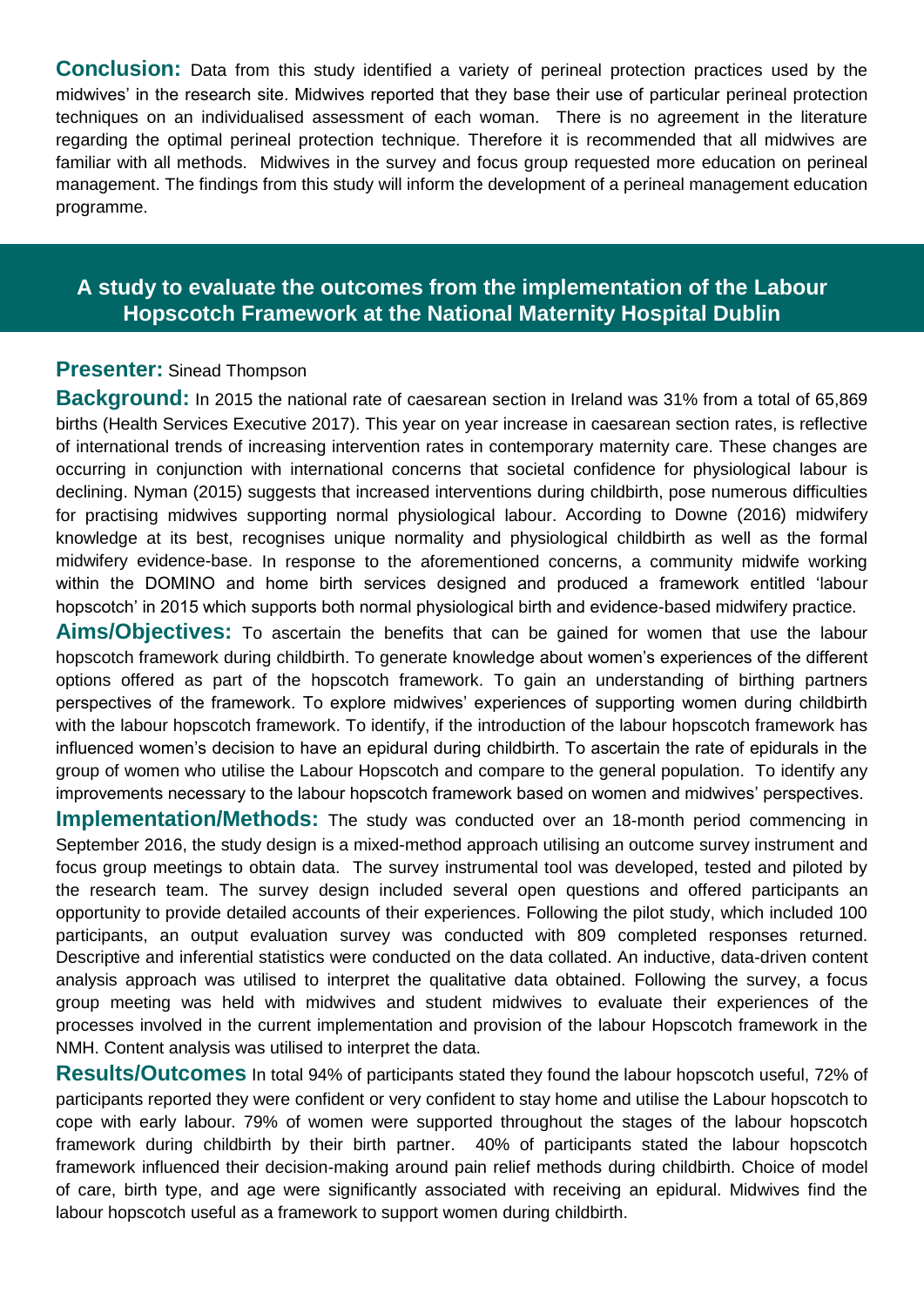## **"Im afraid of upsetting them further" Student midwives' education needs in relation to bereavement care**

#### **Presenter:** Sarah Cullen

**Background:** Caring for families at the time of stillbirth, neonatal death or miscarriage can be a challenge for midwives. Student midwives and newly qualified midwives often report feeling too protected during their training, and therefore lack the confidence needed to communicate properly with grieving parents. This led to the development of a Workshop on Bereavement Care focusing on the needs of Students to support their confidence in this important area of midwifery practice.

**Aims/Objectives:** To improve student Midwives' confidence to provide bereavement care to parents following pregnancy loss and perinatal death.

**Implementation/Methods:** A longitudinal sequential mixed-methods design was used to evaluate the outcome and processes of participation in the Workshop. 38 students completed two questionnaires at three-time intervals. The outcome evaluation was completed using two focus groups. This project received ethical approval, confidentiality was maintained, and informed consent was given by all participants.

**Results/Outcomes:** The experience of attending the workshop was positively evaluated by the student midwives and the role plays were deemed the best part of the day. Participation in the Education Training Workshop on Bereavement Care helped increase student midwives' confidence to provide bereavement care to grieving parents and to increase their self-awareness around their clinical practice in this area. Lack of exposure and support from mentors and senior staff was seen as the largest barrier to gaining further confidence.

#### **Conclusion:**

This workshop is now integrated into the midwifery curriculum (BSc Midwifery Degree and HDip Midwifery Programs) in UCD. As it is cross-transferable, it is proposed that this workshop may be modified and used for the training of other members of the multi-disciplinary team

## **Oxytocin regime dose and actual dose: Is there a difference?**

#### **Presenter:** Dr. Martina Murphy

**Background:** There is no consensus on the appropriate oxytocin regimen used to treat the component of dystocia due to inefficient uterine action (IUA) (dysfunctional labour) in spontaneously labouring, single cephalic, nulliparous women at term (SSCNT). Studying the total oxytocin dose given, together with the fetal and uterine response in addition to labour outcome may help identify the optimum oxytocin regimen to treat inefficient uterine action in SSCNT.

**Aims/Objectives:** To investigate the dose of oxytocin given to SSCNT over the duration of labour, using a standardised oxytocin regimen, and assess the fetal and uterine response in addition to the overall labour outcome.

**Implementation/Methods:** This was a single institution prospective cohort study of 905 SSCNT. A standard management of labour (Active Management of Labour) was applied. Diagnosis of dystocia presumed to be due to IUA (defined as cervical dilatation < 1 cm/hour over 2 hours in the first stage of labour and in the second stage by a lack of rotation and descent over 1 hour) was treated with oxytocin. The oxytocin regimen used started at 5mu/minute with a maximum dose of 30mu/minute. All caesarean deliveries (CD) were classified according to a standard classification for intrapartum CD.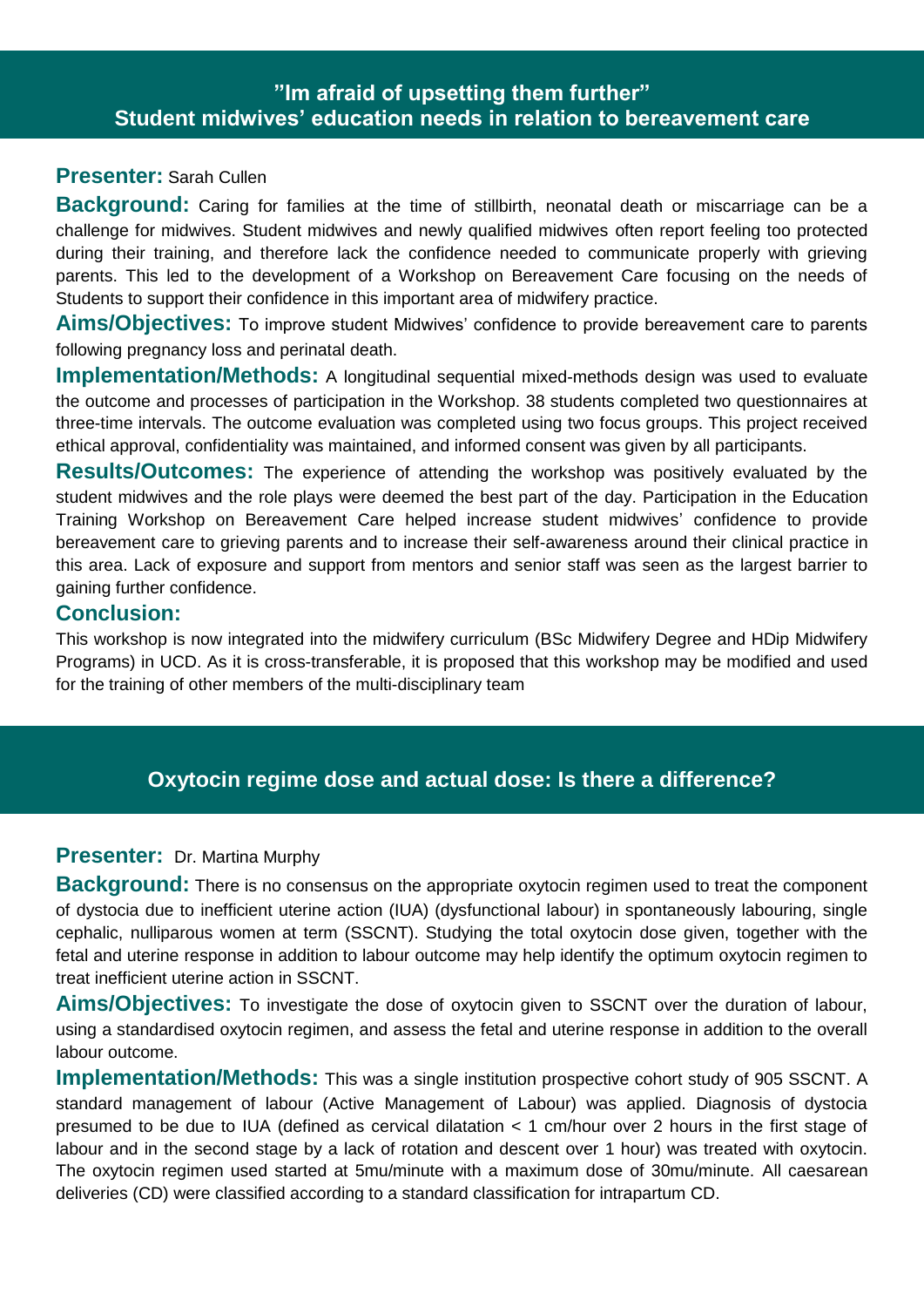**Results/Outcomes:** Dystocia was diagnosed in 59% of SSCNT women. The overall CD rate was 6.7% (61/905) and 10.0% (53/532) in those women that received oxytocin.

Of the oxytocin given in the first stage of labour 94% (403/426) was given at a cervical dilatation of ≤4 cm and 16% (68/426) received the maximum possible regimen dose within 90 minutes.

Women classified by CD for fetal intolerance) were intolerant to oxytocin at a much lower dose than those classified as poor response. Women who were classified as over-contracting did not reach the maximum regimen dose over their labour but the fetus showed no signs of intolerance. There were no perinatal deaths in this study and no significant differences in neonatal outcomes between those who received oxytocin and those who did not.

**Conclusion:** The effects of a given dose of oxytocin to any woman or fetus range from no effect, uterine tachysystole, hyperstimulation to fetal intolerance; this is demonstrated in this study by the variation in the dose of oxytocin given to all women and to each group of women in the CD classification.

This method of audit of oxytocin dose given, uterine and fetal response together with labour outcome could be replicated in other centres to inform the debate about the optimum regimen for administration of oxytocin may be in treatment of dystocia due to inefficient uterine action (dysfunctional labour) in SSCNT.

## **From the grass roots, how research with midwives helped shape perinatal mental health service development**

#### **Presenter:** Deirdre Madden

**Background:** At the time research began there were few guidelines in place to support midwives identifying and referring women for help to the Specialist Perinatal Mental Health Service (SPMHS), leading to a low threshold for referrals, which may have been contributing to the moderate Did Not Attend (DNA) rate.

**Aims/Objectives:** To identify and develop midwives' skills to support women with mental health needs during the perinatal period.

**Implementation/Methods:** Action research was chosen as the initial focus was very much on a practical problem, i.e. moderate DNA rate, which required change to clinical practice, i.e. low threshold for referring women to the SPMHS. Three co-operative inquiry workshops, generated new knowledge about how midwives in one maternity setting, identify and support women with mental health needs during pregnancy. One key action plan was the development of a referral pathway to the SPMHS.

**Results/Outcomes:** The Midwives began to recognise the contribution their role has in relation to identifying and supporting women with perinatal mental health needs during pregnancy, but they all expressed uncertainty about when to refer women to the SPMHS. The process of the design of the referral pathway, alongside brief education about the use of open-ended questions, improved the midwives' confidence in opening conversations about mental health with women.

**Conclusion:** The referral pathway has been implemented in the maternity setting and has been used alongside brief education to support referrers and has successfully reduced the DNA rate to the SPMHS. There were key educational findings that emerged alongside the development of the pathway which was adapted for the national model of care.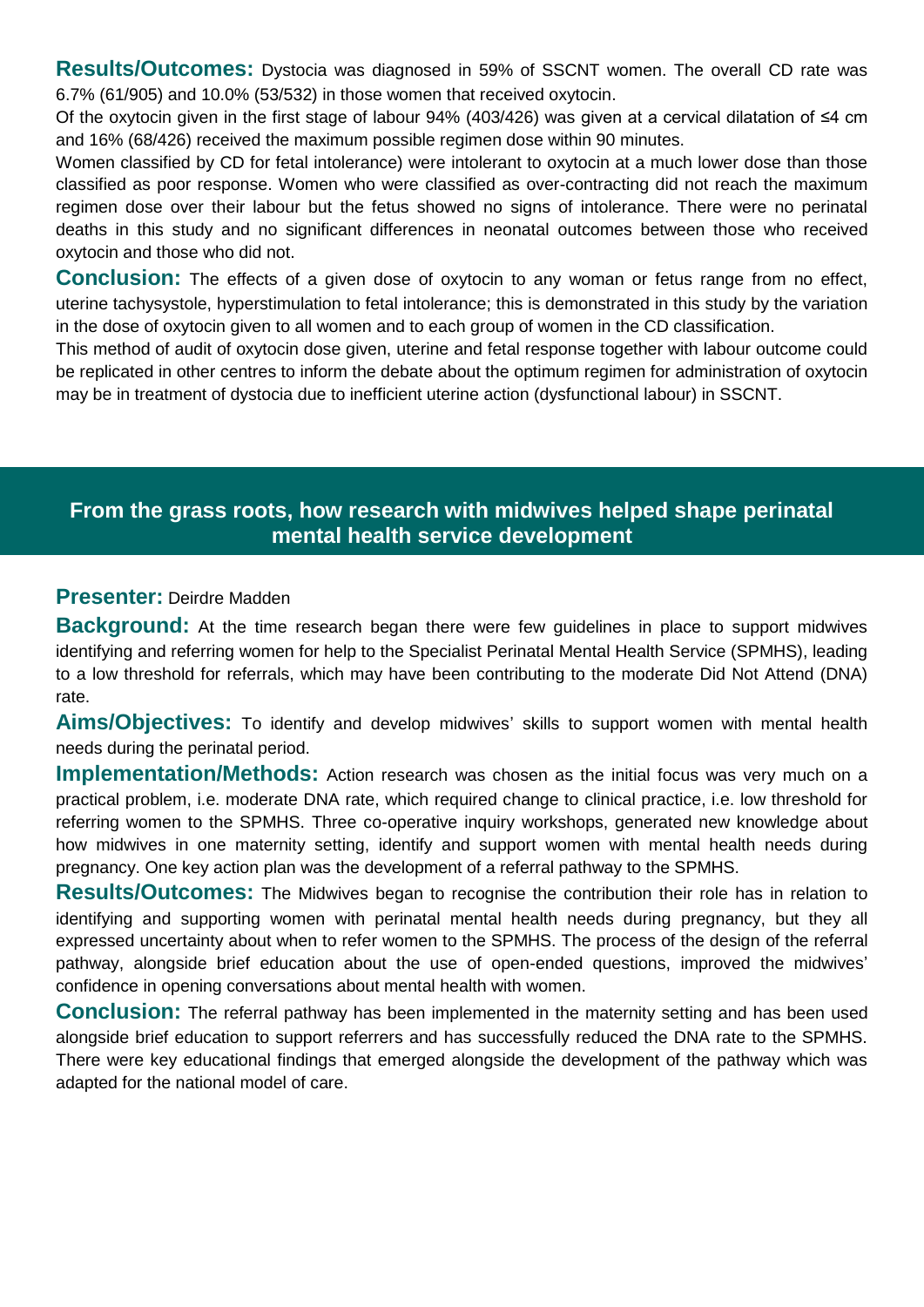## **"***Centering Breastfeeding "***- An approach to increasing the duration of breastfeeding at The National Maternity Hospital, Dublin**

#### **Presenter**: Denise McGuiness

**Background:** The protection, promotion and support of breastfeeding is of major public health interest. Despite research advocating the many benefits of breastfeeding for mothers and babies. Ireland, unfortunately reports the lowest breastfeeding rates in the world (Perinatal Statistics Report, 2014). While breastfeeding rates are increasing at discharge from the maternity setting, this is not sustained at 3 months following birth. The National Maternity Strategy (2016-2026) identified a lack of breastfeeding support for women both in hospital and the community setting. Breastfeeding clinics and support groups provide a positive breastfeeding culture and support mothers to continue breastfeeding.

**Aims/Objectives:** The aim of the breastfeeding clinic is to ensure that women attending The National Maternity Hospital are supported as they establish breastfeeding. The objectives are to**:** Increase women's awareness of the importance of breastfeeding for both mother and baby**;** Increase and Improve breastfeeding duration rates; Identify early challenges to breastfeeding and offer solutions to ensure that women reach their breastfeeding goals; Create a supportive and facilitative learning environment

**Implementation/Methods:** The Clinical Midwife Specialists in lactation pioneered a Postnatal Breastfeeding Specialist Clinic at the hospital whereby following discharge mother and baby (and partners) are encouraged to return to the breastfeeding clinic at the hospital, should they experience any breastfeeding challenges. Expert clinical breastfeeding support is provided by Midwives who are International Board Certified Lactation Consultants (IBCLC). Each mother receives a one to one consultation with the Lactation Consultant (IBCLC), within a group session. This mirrors a "*Centering" Breastfeeding* approach where a breastfeeding mother can receive individual clinical expertise by the lactation specialist; in addition to peer support. Challenges that arise during the course of breastfeeding are identified and women are supported to continue breastfeeding. This clinic is available up to 6 weeks following the birth of a baby.

**Results/Outcomes:** During 2017 829 women attended the Breastfeeding Clinic. The main reasons that women attended the clinic are as follows: sore breasts, sore nipples and baby weight issues. The breastfeeding specialist clinic at The National Maternity Hospital supports increased duration of breastfeeding in Ireland.

**Conclusion:** The implementation of a Breastfeeding Specialist Clinic at The National Maternity Hospital has resulted in increased breastfeeding initiation and duration rates among this cohort of women. The Health Service Executive is committed to increasing breastfeeding rates within Ireland, therefore, it is suggested that mirroring this initiative nationally will ensure that Ireland's breastfeeding rates do not remain on the lowest International scale.

## **PRIME Project**

#### **Presenter:** Lorraine O'Hagan

**Background:** PRIME - Preterm Infants Need Milk Early - is a multidisciplinary quality initiative to improve the early provision of mother's milk for preterm infants.

**Aims/Objectives:** The aim of the study was to increase the number of high-risk infants receiving mother's milk in the first day of life in the NICU at NMH.

**Implementation/Methods:** Retrospective review of the time to first MM for infants born < 32 weeks and < 1500 G in 2016.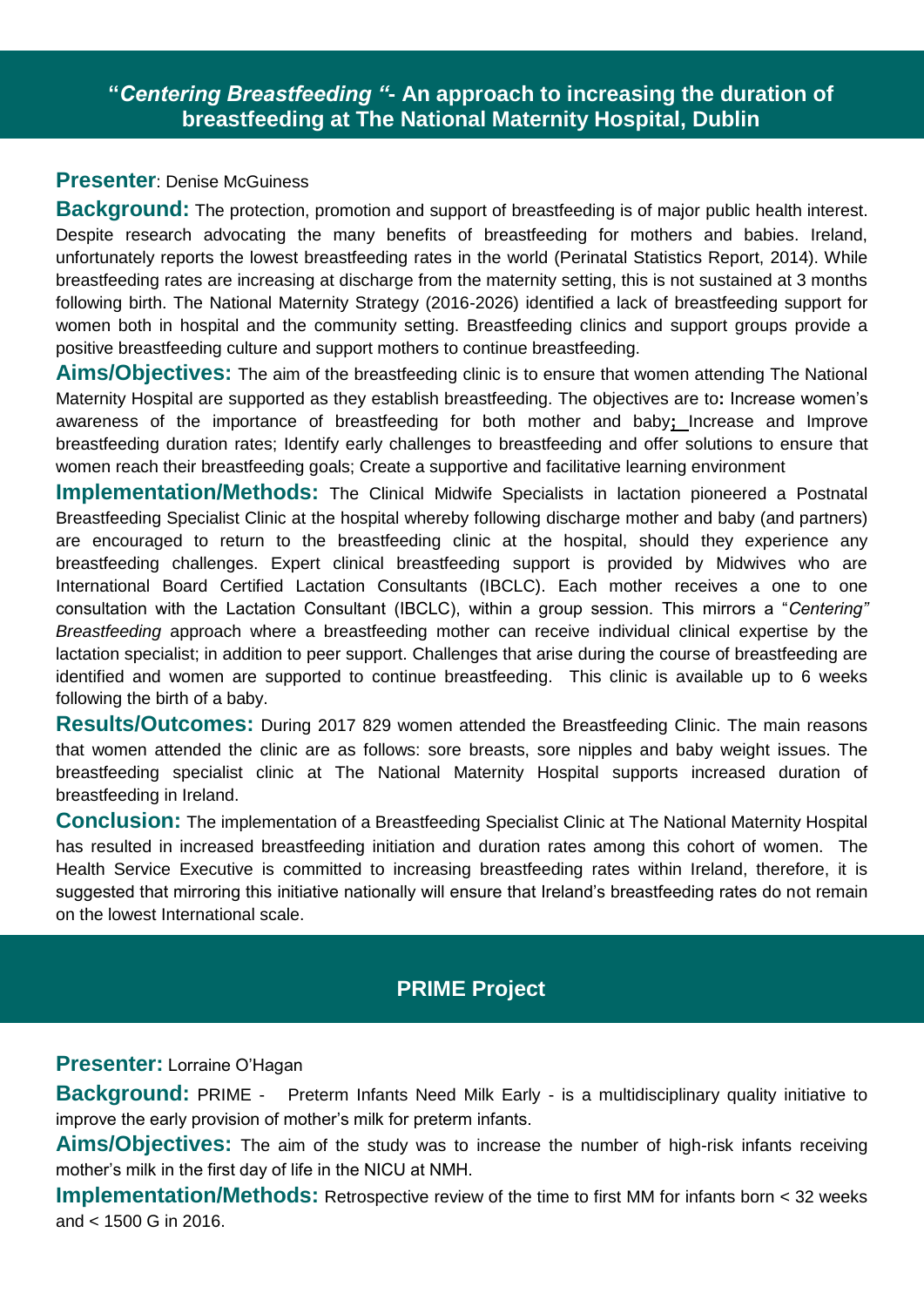Cross sectional survey to evaluate the knowledge and attitudes of staff towards breastmilk for preterm infants.

Development of educational sessions - formal and informal - for all clinical hospital staff, posters hospital wide and a booklet for mothers of preterm infants with the key message: 7 steps for the first 7 days.

Lactation team and NICU medical staff working together and meeting with mothers of a preterm infant before delivery if possible and as early as possible following delivery.

Regular team meetings.

**Results/Outcomes:** 2016 data showed median time to 1<sup>st</sup> MM was 35 hours with 34% of infants receiving MM in the 1<sup>st</sup> 24hrs of life. 2018 data results (May to October) showed that following the intervention the median time to infant receiving first MM was 17hours with 76% of babies receiving MM in first 24hours.

**Conclusion:** Initial results of this hospital wide QI initiative indicate the time to preterm infants receiving mother's milk has halved. Further PDSA cycles are indicated to ensure ongoing improvement.

## **Too posh to pee – An 11 year audit of postnatal voiding dysfunction in a tertiary maternity unit**

#### **Presenter:** Linda Kelly

**Background:** The prevalence of voiding dysfunction in the postnatal period varies widely as indeed does its definition.

**Aims/Objectives:** The aim of this study was to assess the prevalence of postnatal voiding dysfunction requiring the patient to use clean intermittent self-catheterisation (CISC), and to evaluate the intra-partum risk factors for such an event. The duration of voiding dysfunction was also studied.

**Implementation/Methods**: We analysed all postnatal patients referred to the urogynaecology department with postnatal voiding dysfunction. This was defined as persistently high post-void residuals (PVR) on bladder ultrasound. In the first 3 years of the study, some of these patients had a supra-pubic catheter inserted, but since 2009 the treatment has been CISC taught by the advanced midwifery practitioner/clinical midwife specialist (AMP/CMS). Patients were followed up by telephone and structured appointments with uroflowmetry.

**Results/Outcomes:** 63 women were referred to the urogynaecology service over the 11 year period. Of these 48 were taught CISC and 15 had a supra-pubic catheter inserted. As the average number of deliveries per annum was 9,500 births, this represented an incidence of 0.06%. 3 referrals came from other units. The median in days for resolution of the voiding dysfunction was 12 days (range 1-120). There were no complications from CISC. Three patients had voiding dysfunction on successive deliveries. Two of the 3 patients referred from other units had long term voiding dysfunction, one of which was treated successfully with a sacral nerve stimulator. The main risk factors associated with voiding dysfunction were nulliparity, epidural usage and instrumental delivery.

**Conclusion:** Due to an increased awareness amongst postnatal staff and early referral to the AMP the incidence of voiding dysfunction in our unit is low. Early detection of voiding dysfunction prevents bladder atony and CISC is well tolerated by most patients. Increased vigilance is required in the nulliparous woman with an epidural block.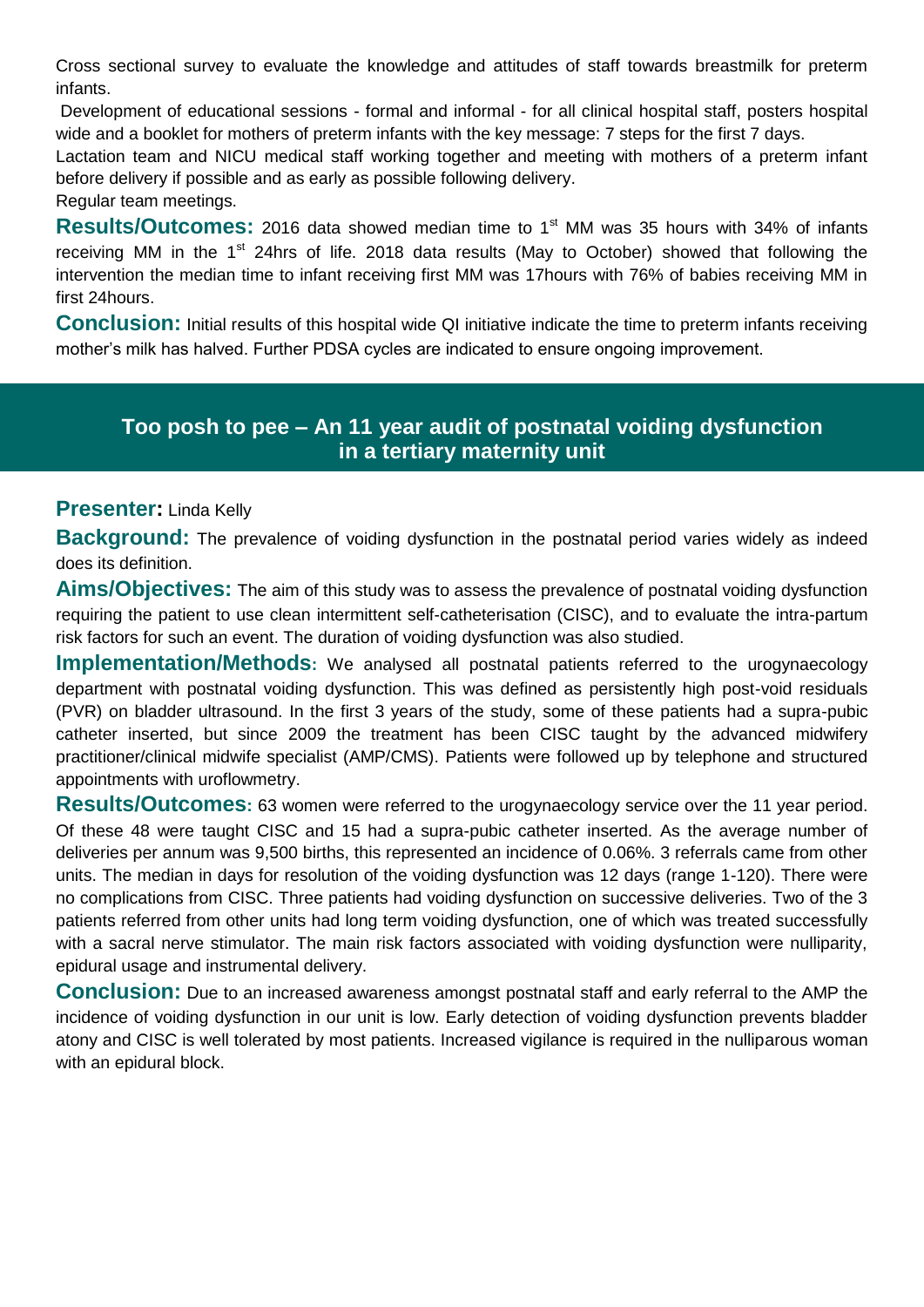## **Presenter:** Shirley Moore

**Background:** Metrics are a tool used to audit practice and documentation in the healthcare setting and involves reviewing patient charts and clinical areas at regular intervals to identify areas that require improvement and are recognised as high risk for the occurrence of errors. Quality elements were identified to include key aspects of care and documentation, medication storage and administration based on the HSE Report (2014) on the Development and Implementation of Metrics System, which focused on the adult nursing and midwifery services. These elements were allocated a score based on compliance and a total of 10 randomly selected metric reviews were undertaken monthly giving an overall metrics compliance percentage.

**Aims/Objectives:** The aim of introducing a neonatal metrics system is underpinned in the deep seated objective of improving quality of care and prevention of avoidable errors at the frontline of neonatal care. The patient cohort is recognised as one of the most vulnerable and morbidities can carry lifelong consequences. Identification and quality improvement initiatives based on the metrics system essentially will reduce errors and iatrogenic morbidities.

**Implementation/Methods:** A 55 element metrics system was developed to include observations, identification, nutritional assessment, infection control, tissue viability, documentation, medication administration, prescription assessment, medication storage, pain management and resuscitation equipment. The system was introduced in September 2015 with each element scored as compliant, partially compliant, non-compliant or not applicable.

**Results/Outcomes:** Metrics were assessed on a monthly basis with compliance scored 89-95%. Results were disseminated to staff at monthly unit meetings and quality improvement initiatives were introduced to improve compliance. These include infection control measures such as individual incubator holders for alcohol gel. Regular spot checks are carried out to ensure babies have two ID bracelets in place or visible within the incubator for extremely premature infants. Reminders to staff were discussed at the monthly meetings and also documented in the communication book.

**Conclusion:** The metrics system provides a robust audit tool to highlight areas or issues that require improvements. Compliance with elements identified to eliminate or reduce error leading to mortalities can only improve quality of care offered to patients.

#### **An audit of specialist midwifery led lifestyle modification intervention, E-Health support and gestational diabetes mellitus (GDM) clinical care and management of diabetes in pregnancy**

## **Presenter:** Ciara Coveney

**Background:** Gestational diabetes is defined as any degree of glucose intolerance of variable severity with first recognition or onset during pregnancy. GDM is associated with short- and long-term adverse outcomes of hyperglycaemia in pregnancy including increased incidences of fetal macrosomia and type 2 diabetes for both mother and infant. Glycameic control is a pivotal factor in combating the adverse effects associated with poorly controlled GDM.

**Aims/Objectives:** Diabetes specialist midwifery care in pregnancy aims to optimise glycaemic control and improve the woman's self-care ability through education and clinical support. Objectives – To:

1- Assist women to achieve normal blood glucose levels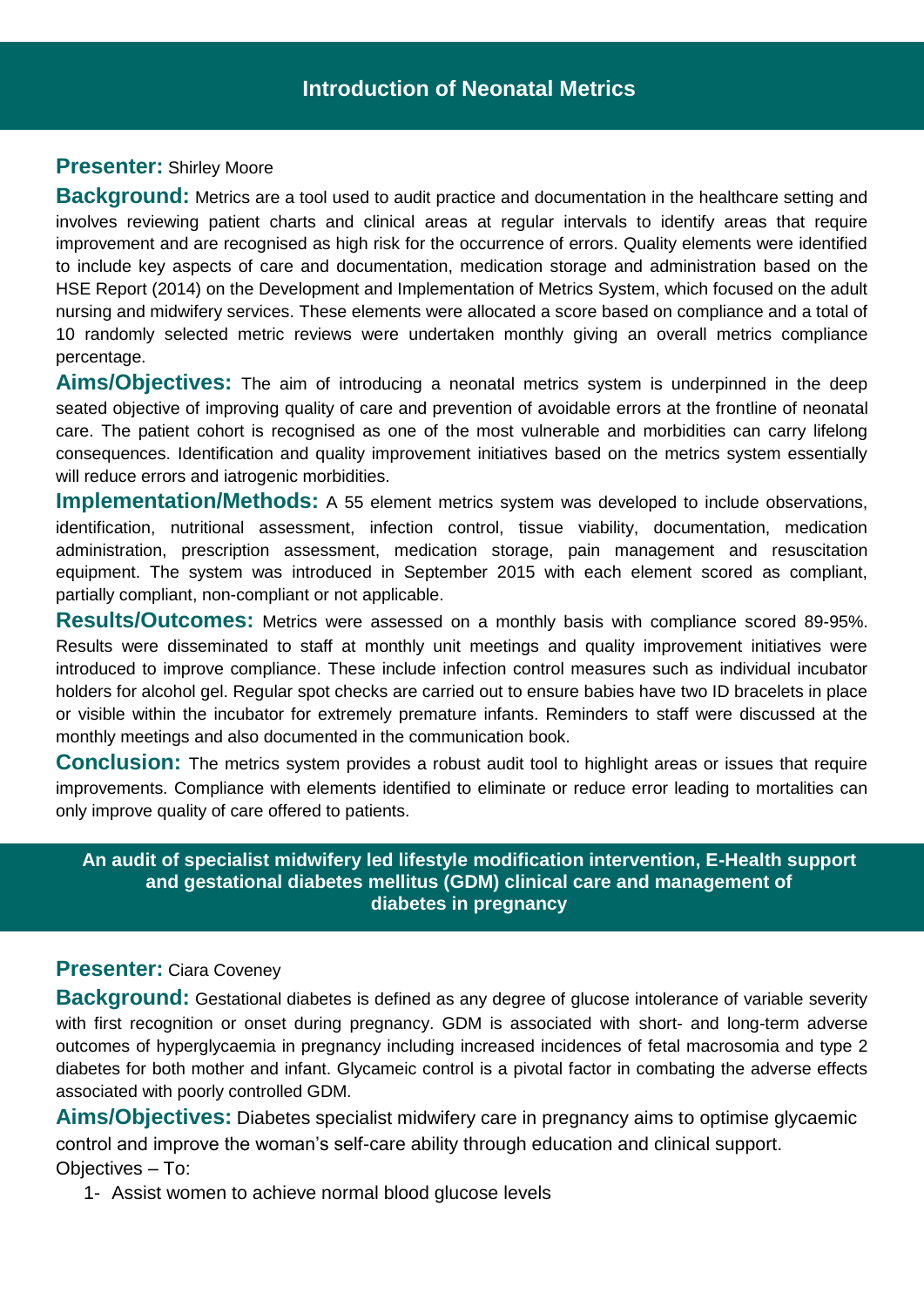2- Assess maternal lifestyle intervention outcomes (i.e mode of delivery, maternal weight and commencement on pharmacological therapy)

Assess fetal outcome with reference to fetal macrosomia and birth weight >4.0kg

**Implementation/Methods:** Lifestyle intervention – education on management of GDM

E-health care

Diabetes midwife led GDM clinic

**Results/Outcomes:** Euglycaemia achieved using lifestyle intervention was 62.8% of 683 women with GDM

17.3% of 683 women required pharmacological therapy.

Just over 50% of patients had a SVD (n=346). 31.8% had a caesarean section (n=213).

81.8% of babies delivered had a birth weight less than 4kg. Macrosomia (>4kg) equalled 18.2% of this cohort and was associated with raised maternal BMI.

**Conclusion:** Diabetes midwifery led GDM management a successful treatment modality for under two thirds of women attending the diabetes midwifery service from January 2015 to December 2016.

The importance of lifestyle modification to prevent complications in pregnancy and longitudinal adverse outcomes is an essential component of the treatment of GDM.

## **Importance of audit in the development of an Emergency Department**

### **Presenter:** Anitha Baby

**Background:** Emergency departments are high pressure environments, focused on delivering care in the most efficient manner. Clinical audits and ongoing monitoring of quality and safety data and key performance indicators are vital in providing quality care within the maternity service

**Aims/Objectives:** To analyse current practice with agreed standards

To identify need for change based on best evidence-based practice

## **Implementation/Methods:**

Ongoing audits Review of services Patient satisfaction survey

## **Results/Outcomes:**

- Numbers attending for emergency maternity care have increased in numbers and in variety of presentations
- Ongoing audits have highlighted areas for improvement.
- Audit highlighted aspects of practice is in accordance with guidelines

## **Conclusion:**

Clinical audit and ongoing monitoring of quality and safety data is essential to continually drive improvements in the quality of the care provided within the maternity service. Through ongoing audits and research, we aim at providing high quality maternity healthcare; care which is safe, evidence-based, appropriate, timely, efficient, effective and equitable. Safety is fundamental to quality healthcare and the emergency services we provide is aimed to deliver safe care while balancing competing pressures in a dynamic and complex environment.